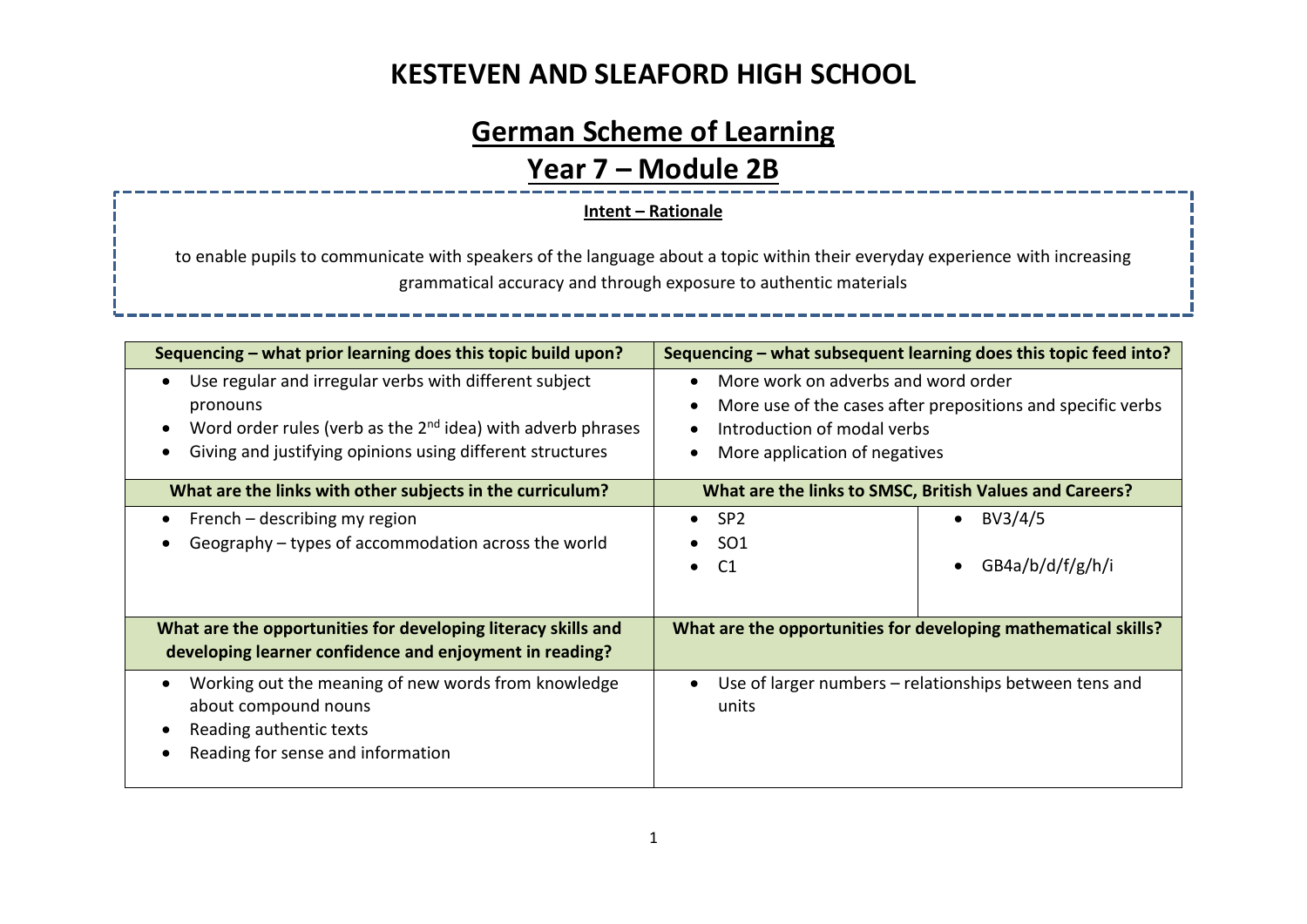#### **Intent – Concepts**

| What knowledge will students gain and what skills will they develop as a consequence of this topic? |                                                             |  |  |  |
|-----------------------------------------------------------------------------------------------------|-------------------------------------------------------------|--|--|--|
| Know                                                                                                |                                                             |  |  |  |
| vocabulary to describe my area, house, bedroom and the weather                                      |                                                             |  |  |  |
| to use the dative case after prepositions describing position                                       |                                                             |  |  |  |
| appropriate adjectives to give my opinion on my region                                              |                                                             |  |  |  |
| <b>Apply</b>                                                                                        |                                                             |  |  |  |
| knowledge of some vocabulary to work out the meaning of new compound nouns                          |                                                             |  |  |  |
| knowledge of pronunciation rules to new vocabulary                                                  |                                                             |  |  |  |
| knowledge of verb endings to further verbs                                                          |                                                             |  |  |  |
| <b>Extend</b>                                                                                       |                                                             |  |  |  |
| level of description to include further development of opinions                                     |                                                             |  |  |  |
| knowledge of grammar to translate accurately into English and German                                |                                                             |  |  |  |
|                                                                                                     |                                                             |  |  |  |
| What subject specific language will be used and developed in this topic?                            |                                                             |  |  |  |
|                                                                                                     | What opportunities are available for assessing the progress |  |  |  |
|                                                                                                     | of students?                                                |  |  |  |
|                                                                                                     | Presentation about the weather today in Germany /           |  |  |  |
| Adverb / adverb of frequency                                                                        | German-speaking countries / cities                          |  |  |  |
| $1st / 2nd / 3rd person singular and plural$                                                        | Written description of my area / house                      |  |  |  |
| Conjunction<br>Pronunciation and intonation                                                         | Spoken description about pictures                           |  |  |  |
|                                                                                                     | Written description of an ideal house                       |  |  |  |
| Regular and irregular verb                                                                          | Translation of sentences into German                        |  |  |  |
| Compound noun                                                                                       | Written description of my room                              |  |  |  |
| Direct and Indirect Object<br>Preposition                                                           |                                                             |  |  |  |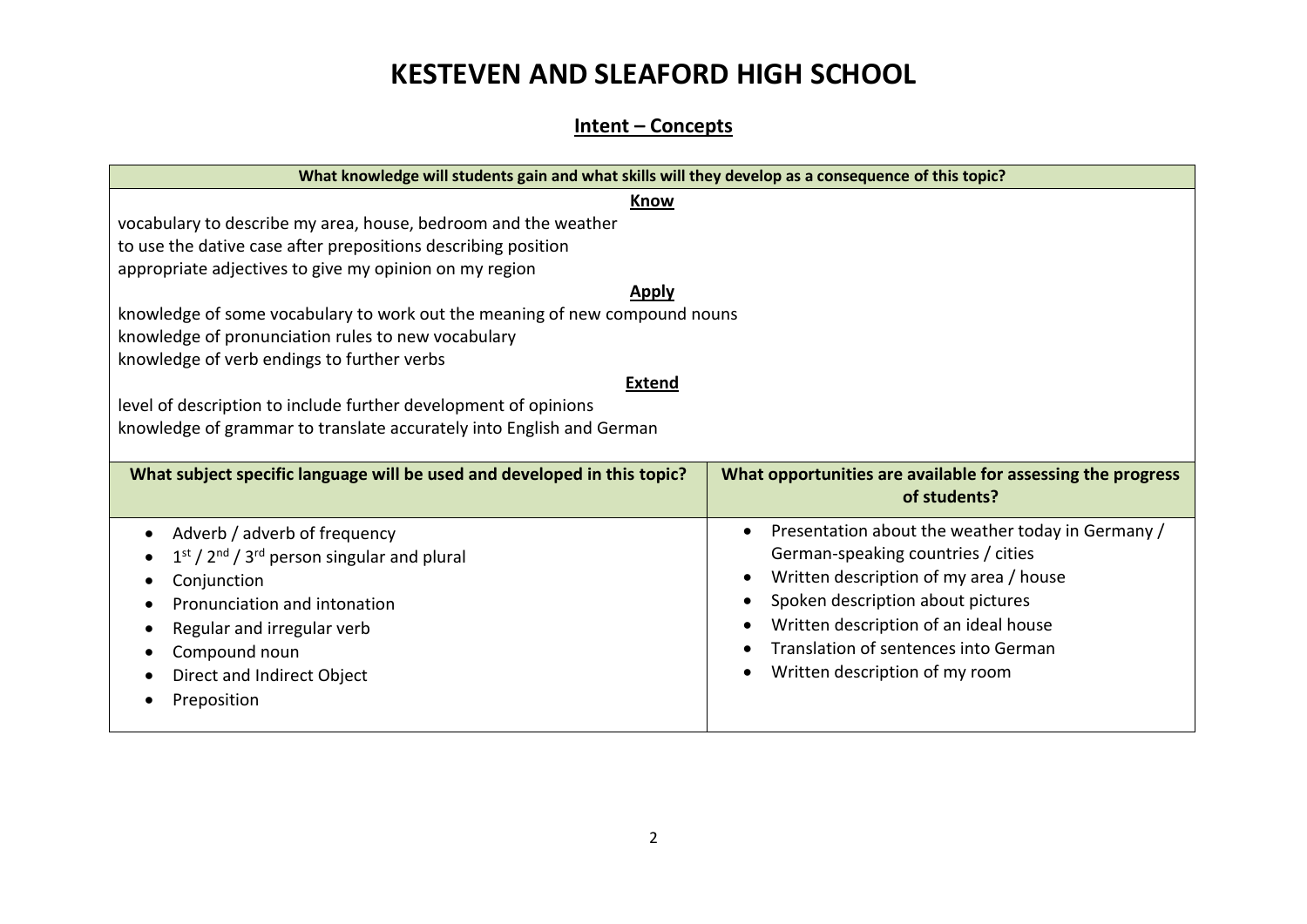| <b>Lesson title</b> | <b>Learning challenge</b>                                                                           | <b>Higher level challenge</b>                              | <b>Suggested activities and resources</b> |
|---------------------|-----------------------------------------------------------------------------------------------------|------------------------------------------------------------|-------------------------------------------|
| Meine Region        | Say where places are in<br>German-speaking countries<br>Describe the weather in<br>different places | Give opinions about where I<br>live                        |                                           |
| Hier wohne ich      | Describe types of house and<br>area where people live                                               | Use the dative case accurately<br>to describe where I live |                                           |
| Mein Haus           | Ask and answer questions<br>about addresses and phone<br>numbers                                    | Use adjectives to describe<br>rooms in the house           |                                           |